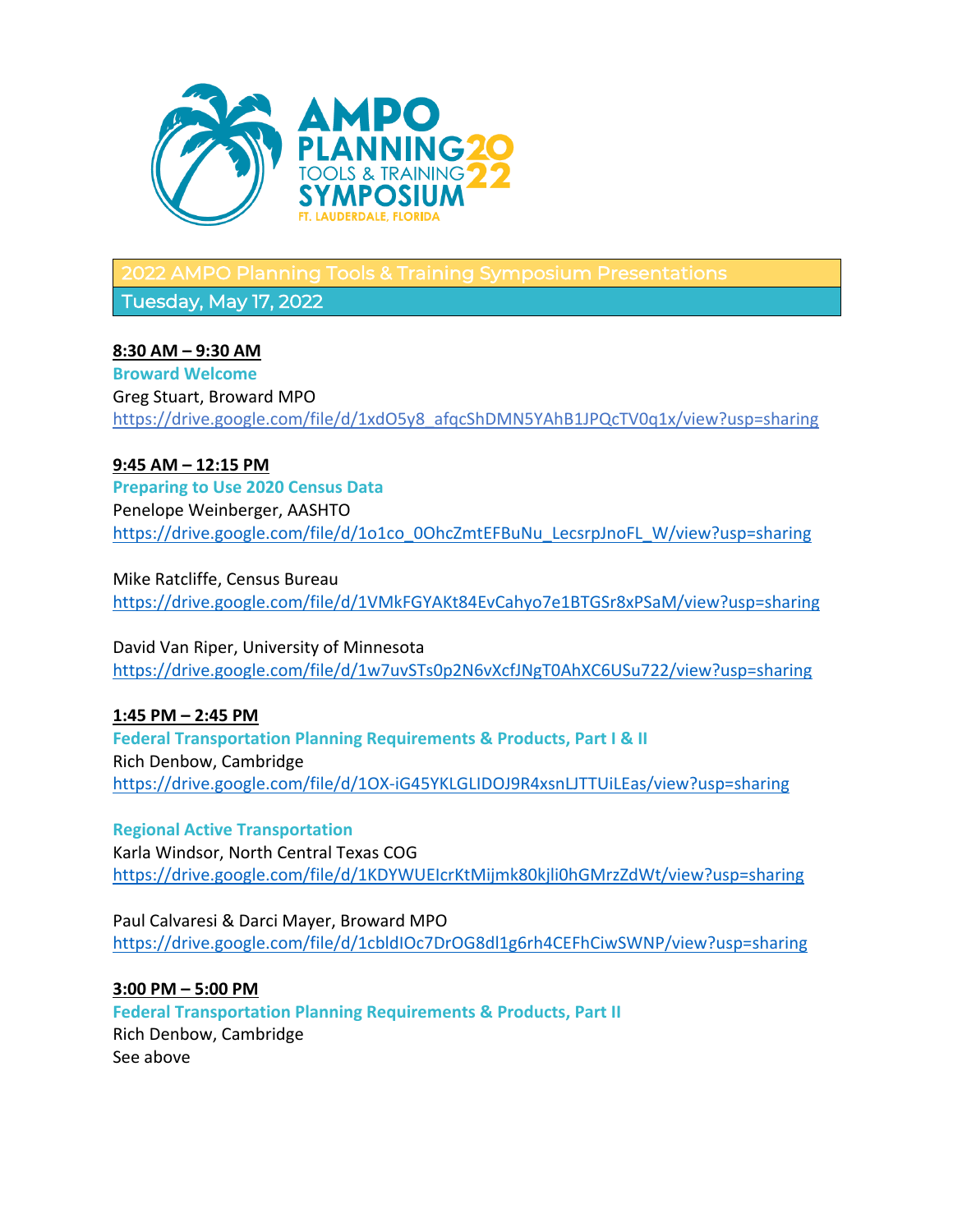## **Planning for Equitable & Resilient Regions**

Maia Draper, Environmental Defense Fund https://docs.google.com/document/d/1k\_h-PeScNVF2a849mXz0Xsch9-tApiTjflbTuTz0-RQ/edit?usp=sharing

# Grace Tee Lewis, Environmental Defense Fund

https://drive.google.com/file/d/1YGYnixDlYX2-2ZK-4gIRw2jUHzTXphHN/view?usp=sharing

Jenny Narvaez, North Central Texas COG https://drive.google.com/file/d/18g5f9MW3mypsIip9a11jRaD4OMnf9g-j/view?usp=sharing

Steve Tupper, Cape Cod Commission https://drive.google.com/file/d/1PImCPfS6r60YznH90HTDUFCMJqG0LwJi/view?usp=sharing

2022 AMPO Planning Tools & Training Symposium Presentations Wednesday, May 18, 2022

## **8:30 AM – 10:30 AM**

**Performance Measures Workshop** Chet Parsons & Sulabh Aryal, Plan RVA https://drive.google.com/file/d/1bM2Svlh1tob5HzapzhduGiDecTxzAzal/view?usp=sharing

Peter Koeppel, Farmington MPO https://drive.google.com/file/d/1f7udmJEJLvdC30G4AbmoZiuSkc7BP9Ai/view?usp=sharing

Anna Batista, High Street Consulting https://drive.google.com/file/d/1F-GT6bdV40UrjvSM7c3tfLpNj7w8ho\_d/view?usp=sharing

**Practical Takeaways for Small and Medium MPOs**

Charles Androsky, Mankato/North Mankato Area Planning Organization https://drive.google.com/file/d/1ud5TlvoTiwAtr4CRZHd8d8\_phd-Toh7v/view?usp=sharing

Chelsea Favero, Forward Pinellas https://drive.google.com/file/d/1O6H0TarLA4Pq7qNZ5pczUjmKSP76Th-X/view?usp=sharing

Steven Tupper, Cape Cod Commission https://drive.google.com/file/d/1HArpJbH8yIMLeCshiTsVp7OmH0Dgw3Xs/view?usp=sharing